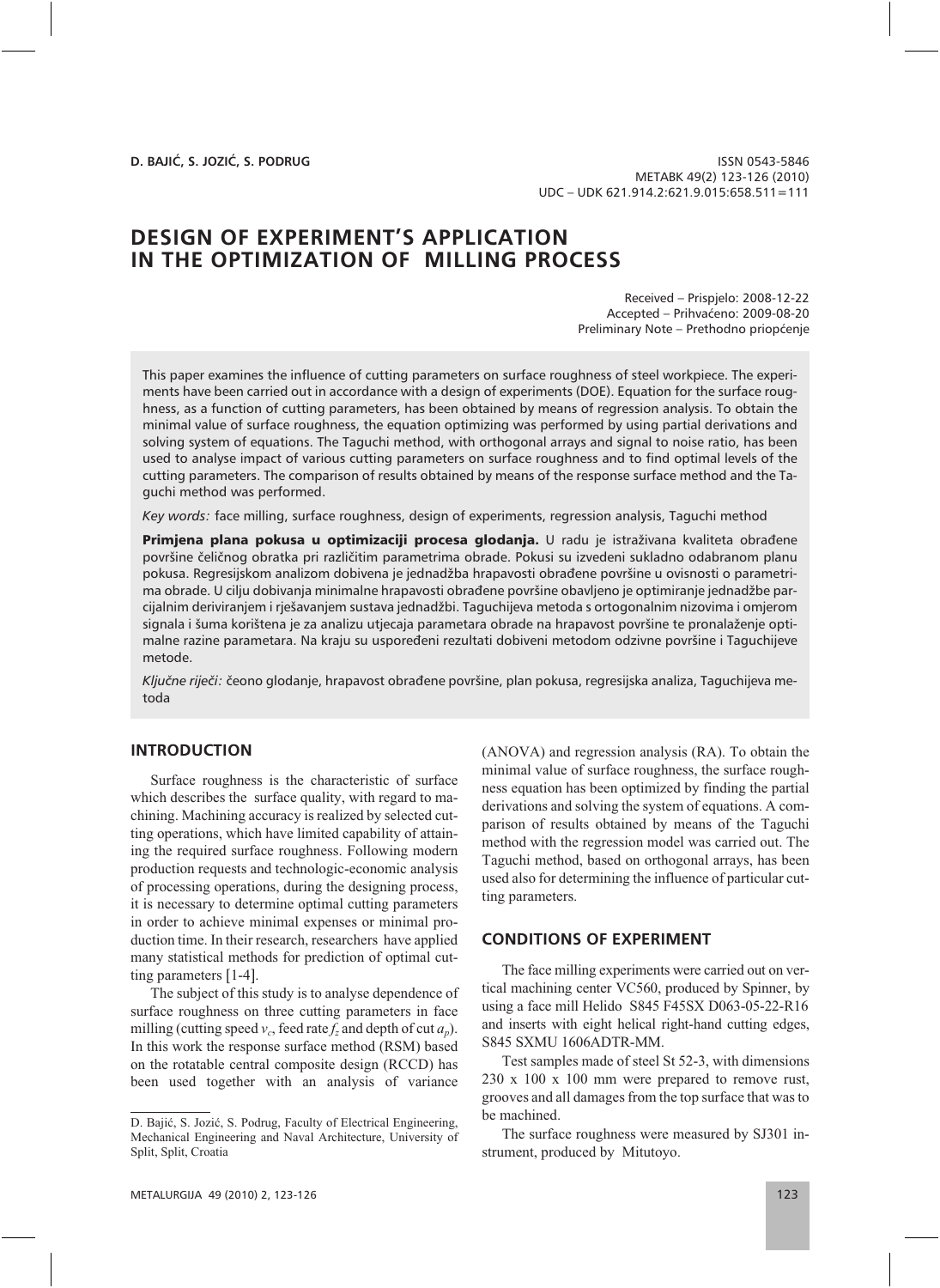### **APPLICATION OF ROTATABLE CENTRAL COMPOSITE DESIGN (RCCD)**

Design of experiment (DOE) was achieved using the rotatable central composite design (RCCD). The RCCD models response using the empirical second-order polynomial:

$$
y = b_0 + \sum_{i=0}^{k} b_i \cdot X_i + \sum_{1 \le i < j}^{k} b_{ij} \cdot X_i \cdot X_j + \sum_{i=1}^{k} b_{ii} \cdot x_i^2 \tag{1}
$$

where:

 $- b_0$ ,  $b_i$ ,  $b_{ij}$  and  $b_{ii}$  are regression coefficients,

 $- X_i$ ,  $X_j$  are the coded values of input factors.

The required number of experimental points for RCCD is determined by using expression:

$$
N = 2k + 2k + n0 = nk + na + n0
$$
 (2)

where:

- *<sup>k</sup>* is the number of parameters,
- $n_0$  is the repeated design number on the average level,

 $- n_{\alpha}$  is the design number on central axes.

Coordinate  $\alpha$  is determined by expression:

$$
\alpha = (2^k)^{1/2} \tag{3}
$$

RCCD of experiment demands for measurements to be performed on 8 observed conditions (3 factors on two levels,  $2<sup>3</sup>$ ), 6 observed conditions on the average level of input factors and 6 observed conditions on central axes, what makes total of 20 observed conditions. The theory of design of experiments and mathematical-statistical analysis use coded values of input factors of milling process. The coded values of three independent input factors obtain value of five levels, from -1,682 to +1,682.

Considering material of workpiece and tool producer recommendations for cutting parameters, Table 1 has been created, for 3-factor design of experiments.

Table 1. **Physical and coded values of input factors for second order design of experiments.**

| Input factors      |                         |          |      |      |      |       |  |  |
|--------------------|-------------------------|----------|------|------|------|-------|--|--|
| Coded<br>values    | Levels                  | $-1,682$ | $-1$ | 0    |      | 1,682 |  |  |
| Physical<br>values | $X_1 = v_c$<br>m/min    | 140      | 150  | 165  | 180  | 190   |  |  |
|                    | $X_2 = f_z$<br>mm/tooth | 0,20     | 0,24 | 0,30 | 0,36 | 0,40  |  |  |
|                    | $X_3=a_p$<br>mm         | 0,82     | 1,30 | 2,00 | 2,70 | 3,18  |  |  |

ANOVA and RA have been performed using software Design Expert 6.0. Measurements of surface roughness have been presented in Table 2. By applying regression analysis the values of coefficients of multiple regression have been assessed. The mathematical model, which describes the effect of influential factors on surface roughness, has also been obtained:

$$
Ra = 4,9271 - 0,0574 \cdot v_c + 1,1808 \cdot f_z - 0,0273 \cdot a_p
$$
  
+ 1,78035 \cdot 10^{-4} \cdot v\_c^2 + 11,6182 \cdot f\_z^2 + 0,031243 \cdot a\_p^2 - (4)

 $-0.025 \cdot v_c \cdot f_z - 4.761$ *v f*  $(0.025 \cdot v_c \cdot f_z - 4.7619 \cdot 10^{-4} \cdot v_c \cdot a_p + 0.29762 \cdot f_z \cdot a_p)$ 

where:

- $v_c$  is cutting speed, m/min,
- <sup>f</sup>*z* is feed rate, mm/tooth,
- $a_p$  is depth of cut, mm.

Table 2. **Results of surface roughness examination according to multifactor second order design**

| <b>Number</b><br>of experi-<br>ment |             | Ra<br>$/\mu$ m |             |      |
|-------------------------------------|-------------|----------------|-------------|------|
|                                     | $X_1$       | $X_2$          | $X_3$       |      |
| 1.                                  | 0           | 0              | $\mathbf 0$ | 0,57 |
| 2.                                  | 1           | 1              | 1           | 0,88 |
| 3.                                  | 1,682       | 0              | $\mathbf 0$ | 0,45 |
| 4.                                  | 1           | $-1$           | $-1$        | 0,28 |
| 5.                                  | $\mathbf 0$ | 0              | 0           | 0,48 |
| 6.                                  | $-1$        | $-1$           | 1           | 0,47 |
| 7.                                  | 0           | 0              | $-1,682$    | 0,42 |
| 8.                                  | $\mathbf 0$ | 0              | 0           | 0,50 |
| 9.                                  | 0           | 0              | $\mathbf 0$ | 0,59 |
| 10.                                 | $-1,682$    | 0              | 0           | 0,92 |
| 11.                                 | 0           | 0              | 1,682       | 0,81 |
| 12.                                 | 1           | 1              | $-1$        | 0,77 |
| 13.                                 | $-1$        | 1              | 1           | 1,10 |
| 14.                                 | 1           | $-1$           | 1           | 0,34 |
| 15.                                 | 0           | $-1,682$       | 0           | 0,23 |
| 16.                                 | 0           | 0              | 0           | 0,60 |
| 17.                                 | 0           | 1,682          | $\mathbf 0$ | 1,15 |
| 18.                                 | $-1$        | 1              | $-1$        | 0,97 |
| 19.                                 | 0           | 0              | 0           | 0,62 |
| 20.                                 | $-1$        | $-1$           | $-1$        | 0,39 |

### **Analysis of results and optimization of influencing parameters**

The analysis of variance and the regression analysis indicate:

- variables which affect *Ra*, and are significant for mathematical model are: cutting speed  $v_c$ , feed rate  $f_z$ , depth of cut  $a_p$ , square of cutting speed  $v_c^2$ and square of feed rate  $f_z^2$ ,
- feed rate  $f_z$  has the most significant influence on surface roughness,
- variable  $a_p^2$ , the interactions of cutting speed and<br>feed rate  $y + f$ , cutting speed and denth of cut feed rate  $v_c \cdot f_z$ , cutting speed and depth of cut  $v_c \cdot a_p$ , and feed rate and depth of cut  $f_a \cdot a_p$  do not significantly affect surface roughness, so they can be excluded from mathematical model,
- standard deviation is 0,067,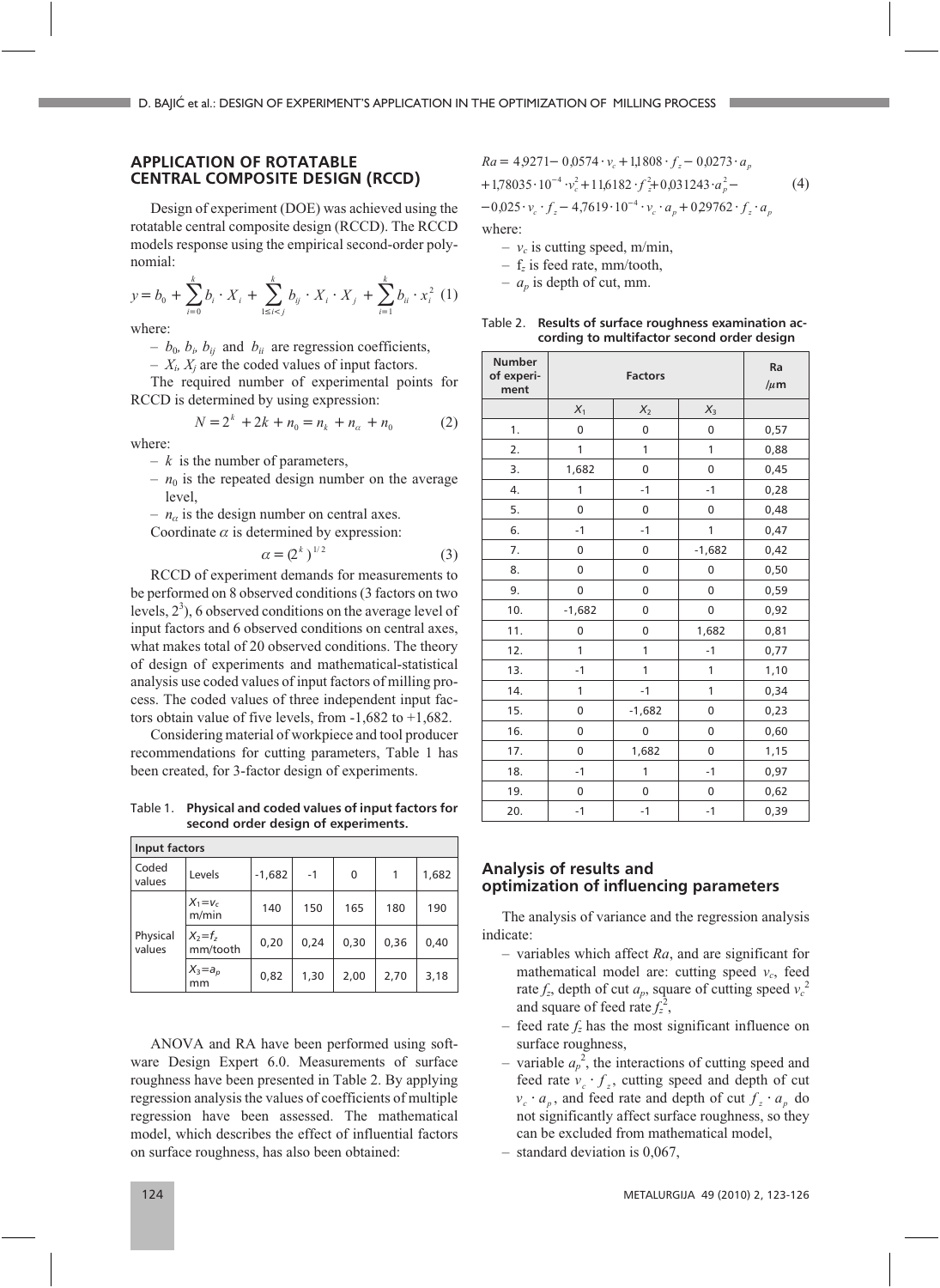

**Figure 1.** Influence of depth of cut and cutting speed on surface roughness at constant feed rate, *fz* = 0,30mm/tooth

– coefficient of determination is  $R^2$ =0,9678, which<br>means that the model is representative because it means that the model is representative, because it clarifies 96,78 % of deviations, which are the result of variable's influence.

Optimal cutting parameters for minimal surface roughness, have been analitically achieved. The necessary condition for existing of extreme value is that partial derivation of equation (4), per every undependent variable, has zero value. When the Sylvester's criterion has been met (second derivation per every independent variable is greater than zero), then this extreme is minimal value of the function presented with expression (4).

Optimal cutting parameters for minimal value of surface roughness are:

*v<sub>c</sub>*=171 m/min,  $f_z$ =0,12 mm/tooth,  $a_p$ =1,18 mm.

Figures 1, 2 and 3 show the dependence of surface roughness on the two factors which combine, whereas the value of the third factor is constant and has the mean value.

## **APPLICATION OF ROBUST DESIGN OF EXPERIMENT: TAGUCHI METHOD**

The Taguchi's design of experiments uses orthogonal arrays, the basic characteristics of which is balance, i.e. both balance of elements of columns and balance between the columns. This means that every factor appears on the same number of levels and that every factor on any level will be in all combinations with other factors. The number of input factors, as in the RCCD, is three, but the levels of input factors have been changed. In the design of experiments based on othogonal array L9  $(3^4)$ , three levels have been used. The necessary number of



**Figure 2.** Influence of feed rate and depth of cut on surface roughness at constant cutting speed,  $v_c = 165$  m/min



**Figure 3.** Influence of feed rate and cutting speed on surface roughness at constant depth of cut, *ap* = 2,00 mm

test runs is nine, which represents big advantage since the number of tests is reduced in relation to RCCD. Robust design and experimental results, together with result transformations into signal-to-noise ratio are given in Table 3.

The core criterion for analysis of experimental data is signal-to-noise ratio, i.e. ratio S/N [2]. For the minimal surface roughness, the solution is "smaller is better", ratio *S/N* is determined:

$$
S / N = -10 \cdot \log \left( \frac{1}{n} \sum_{i=1}^{n} y_i^2 \right)
$$
 (5)

where:

 $n -$  is the number of replication,  $y_i$  – measured value of output variable.